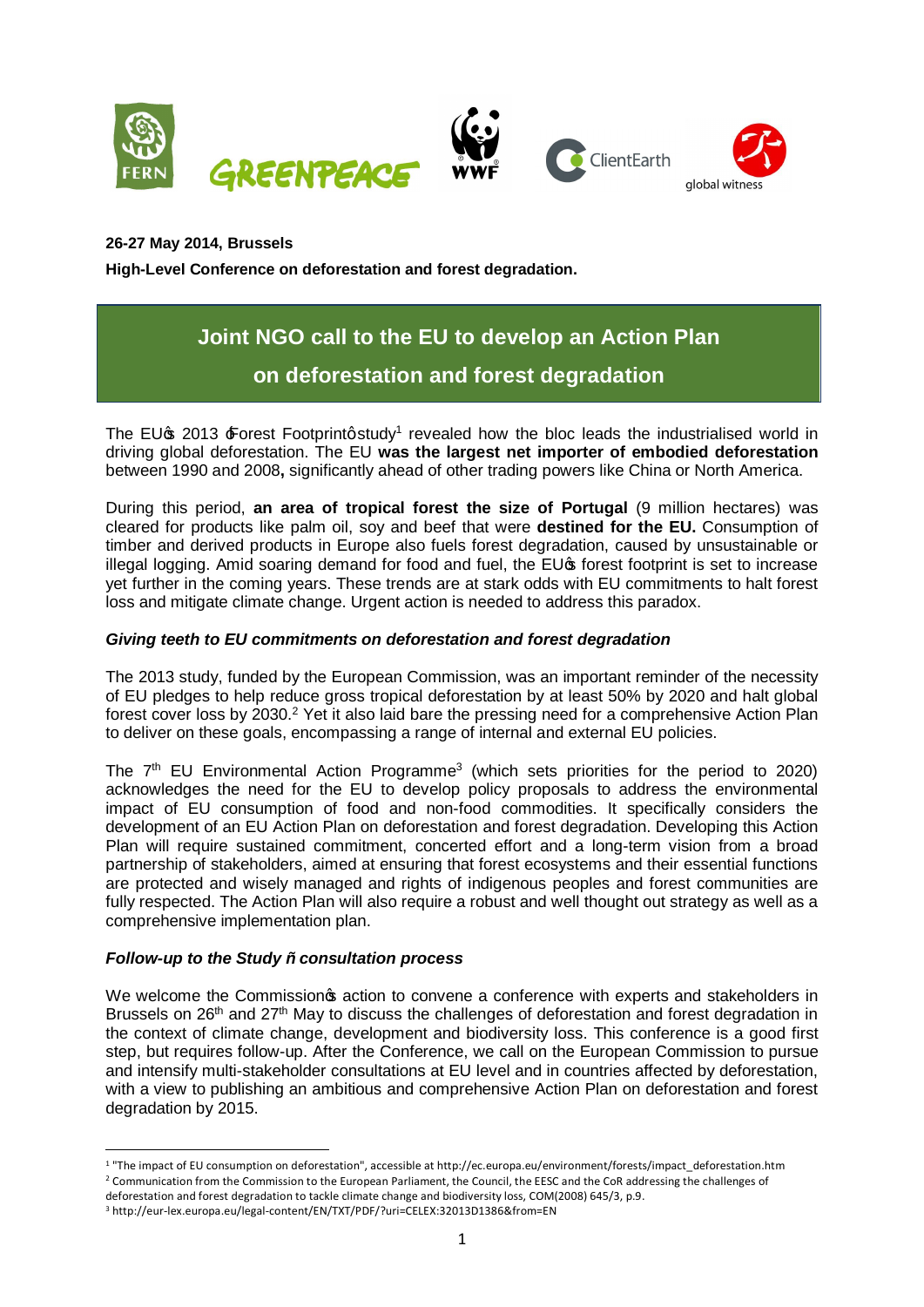Key issues that need to be addressed in the consultation process include:

- · **Demand-side drivers**: How to make EU consumption and production patterns sustainable and minimise the overall EU forest footprint, by developing new policy and legislative initiatives, reforming existing policies, and being more resource-efficient.
- **Good governance and the rule of law:** How to ensure EU<sub>®</sub> consumption, investment and production is not linked to illegal activities, corruption, violations of customary land rights and environmental legislation in countries affected by deforestation, and land-grabbing.
- · **Supply-side drivers**: How to assist efforts of forested countries to end deforestation and forest degradation, and accelerate the transition towards sustainable land use and management and sustainable commodity production that complies with high environmental standards and respects the rights of local communities and indigenous peoples.

### *Towards an ambitious and comprehensive EU Action Plan on Deforestation and Forest Degradation:*

Retail and manufacturing companies and major agriculture commodity producers are adopting ambitious pledges to cut their impact on deforestation and respect the right of local communities and indigenous peoples. Governments are trailing behind, failing to support this ambition through decisive action.

As a progressive trading bloc, the EU must rise to the challenge and match these private sector efforts through policies and regulatory measures that would raise the standards for all companies and level the playing field. This would boost pledges made and mean the public can hold these companies to account for implementing their commitments.

The EU must do this while supporting developing countries through the provision of financial and technical assistance to tackle deforestation and forest degradation in their own territories by strengthening community control over resources, improving forest governance and supporting the development and implementation of sustainable land use strategies.

It is essential that any Action Plan on deforestation and forest degradation:

- · **Establishes mandatory standards for consumption and production to end deforestation and forest degradation:** The EU should regulate commodities and derived products placed on the EU market to ensure that they are not linked to deforestation or forest degradation and comply with international standards that protect communities and indigenous peoples grights
- · **Supports producer countries to tackle the causes of deforestation and forest degradation in their own territories**. The EU should offer support to developing countries in tackling the root causes of deforestation and forest degradation and addressing resulting problems (like conversion timber) through sustainable land use strategies and development models. Voluntary FLEGT Partnership Agreements (VPAs) with developing countries could provide a foundation for such support, and be complemented by other innovative approaches.
- · **Increases financial support to protect, maintain and restore forest ecosystems:**  Harmful subsidies (e.g. subsidies for biofuels which compete with food for land) should be redirected and new types of taxation and additional sources of public funding introduced to support efforts of developing countries to protect, maintain and restore forest ecosystems.
- · **Includes measures to stop waste, overconsumption and reduce pressure on land:** In the context of the EU Resource Efficiency Initiative, the EU should put in place new policy mechanisms to implement sustainable and resource-efficient consumption and production methods, minimize Europes food waste and losses, and reduce Europes overconsumption of natural resources and products (such as excessive meat consumption)